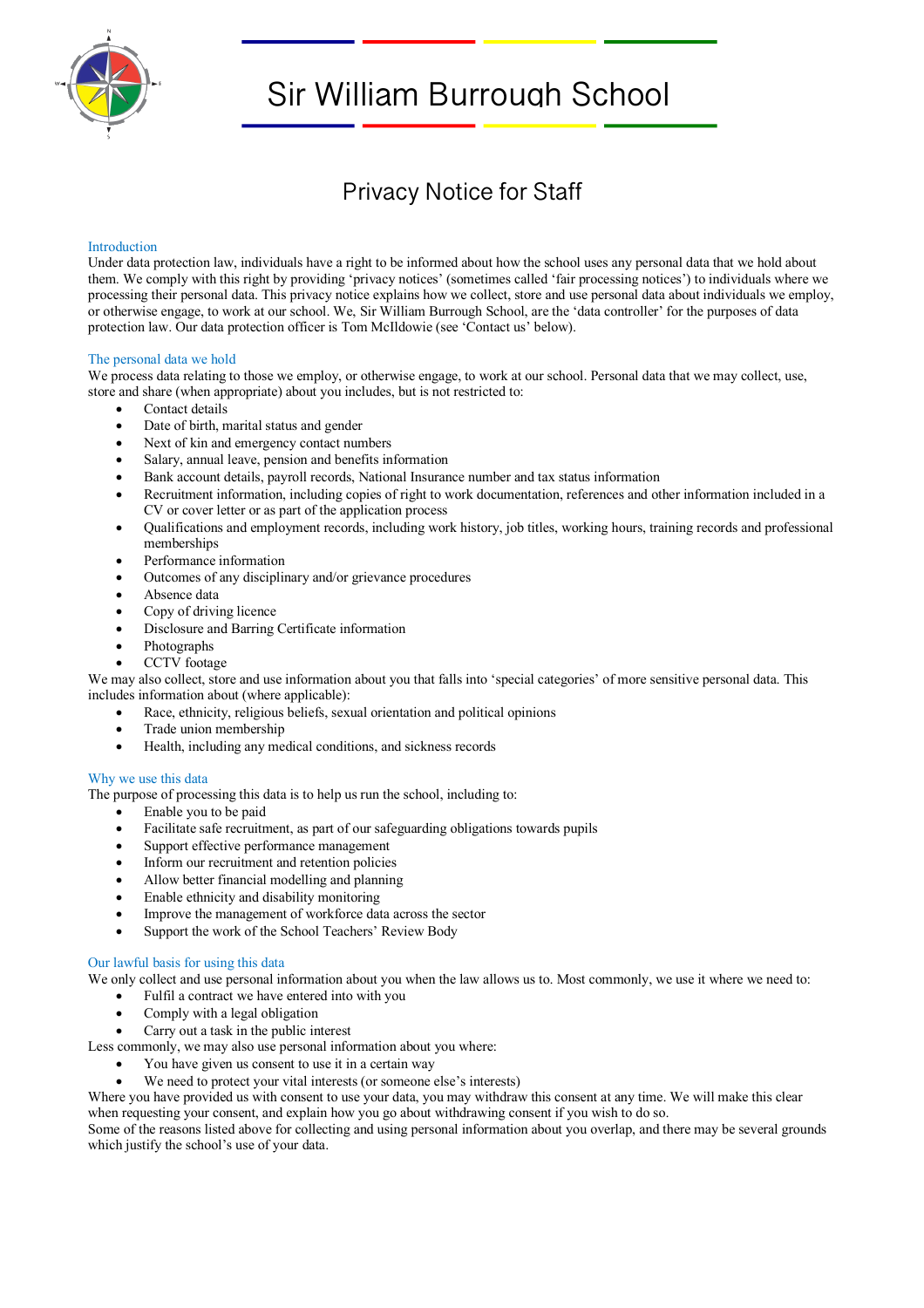#### Collecting this information

While the majority of the information we collect from you is mandatory, there is some information that you can choose whether or not to provide to us. Whenever we seek to collect information from you, we make it clear whether you must provide this information (and if so, what the possible consequences are of not complying) or whether you have a choice.

# How we store this data

We create and maintain an employment file for each staff member. The information contained in this file is kept secure and is only used for purposes directly relevant to your employment. Once your employment with us has ended, we will retain this file and delete the information in it in accordance with our Records Retention Policy, which can be found on the school website.

#### Data sharing

We do not share information about you with any third party without your consent unless the law and our policies allow us to do so. Where it is legally required, or necessary (and it complies with data protection law) we may share personal information about you with:

- The local authority
- The Department for Education
- Your family or representatives
- Educators and examining bodies
- Our regulator, Ofsted
- Suppliers and service providers, such as payroll
- Financial organisations
- Central and local government
- Our auditors
- Survey and research organisations
- Trade unions and associations
- Health authorities
- Security organisations
- Health and social welfare organisations
- Professional advisers and consultants
- Charities and voluntary organisations
- Police forces, courts and tribunals
- Professional bodies
- Employment and recruitment agencies

#### Transferring data internationally

Where we transfer personal data to a country or territory outside the European Economic Area, we will do so in accordance with data protection law.

# How to access personal information we hold about you

Individuals have a right to make a 'subject access request' to gain access to personal information that the school holds about them. If you make a subject access request, and if we do hold information about you, we will:

- Give you a description of it
- Tell you why we are holding and processing it, and how long we will keep it for
- Explain where we got it from, if not from you
- Tell you who it has been, or will be, shared with
- Let you know whether any automated decision-making is being applied to the data, and any consequences of this
- Give you a copy of the information in an intelligible form
- You may also have the right for your personal information to be transmitted electronically to another organisation in certain circumstances.

If you would like to make a request, please contact our data protection officer.

#### Other rights

Under data protection law, individuals have certain rights regarding how their personal data is used and kept safe. You have the right to:

- Object to the use of your personal data if it would cause, or is causing, damage or distress
- Prevent your data being used to send direct marketing
- Object to the use of your personal data for decisions being taken by automated means (by a computer or machine, rather than by a person)
- In certain circumstances, have inaccurate personal data corrected, deleted or destroyed, or restrict processing

• Claim compensation for damages caused by a breach of the data protection regulations

To exercise any of these rights, please contact our data protection officer.